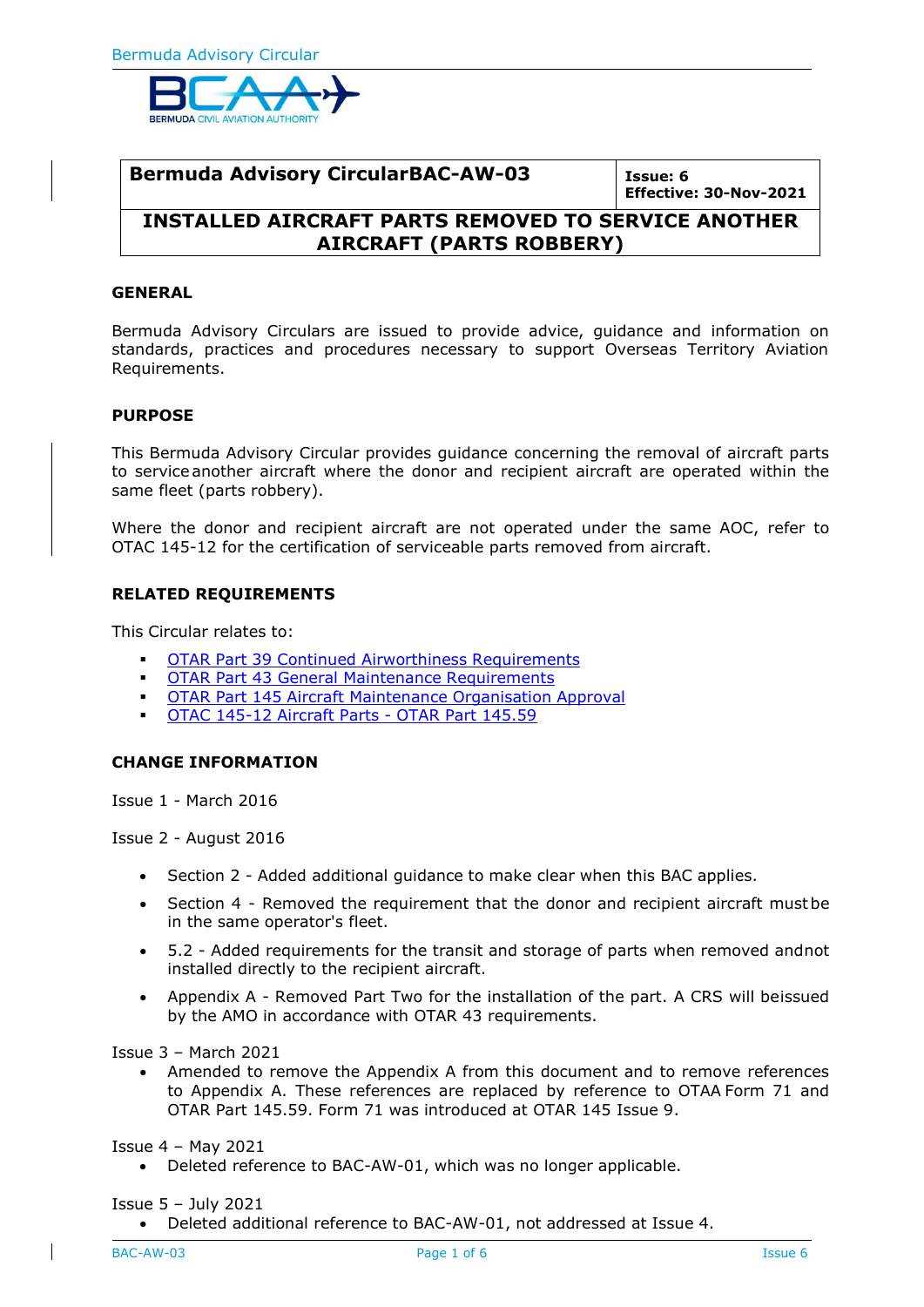Issue 6 – November 2021

• Amended to clarify differences between in-fleet robberies and certification of serviceable parts from aircraft. Reference to OTAA Form 71 removed.

Change bars in the left margin indicate changes to the document at the current issue.

#### **ENQUIRIES**

Enquiries regarding the content of this Circular should be addressed to the Bermuda Civil Aviation Authority. Enquiries can be sent by email to [info@bcaa.bm.](mailto:info@bcaa.bm)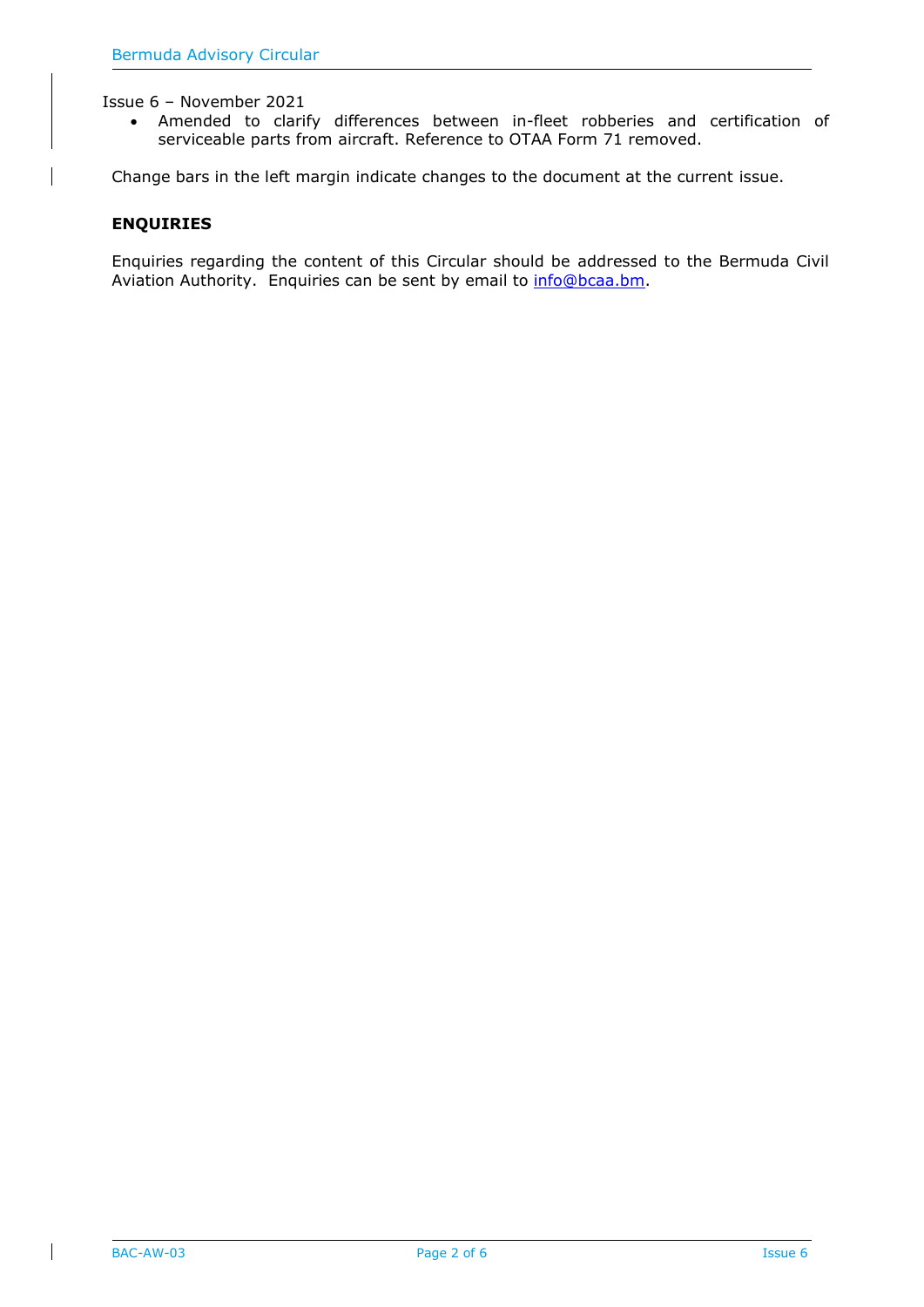## <span id="page-2-0"></span>**TABLE OF CONTENTS**

| $\overline{4}$ |                                                          |
|----------------|----------------------------------------------------------|
| 5 <sup>1</sup> | ELIGIBILITY REQUIREMENTS DONOR AND RECIPIENT AIRCRAFT  4 |
| 6              |                                                          |
|                |                                                          |
|                |                                                          |

 $\overline{\phantom{a}}$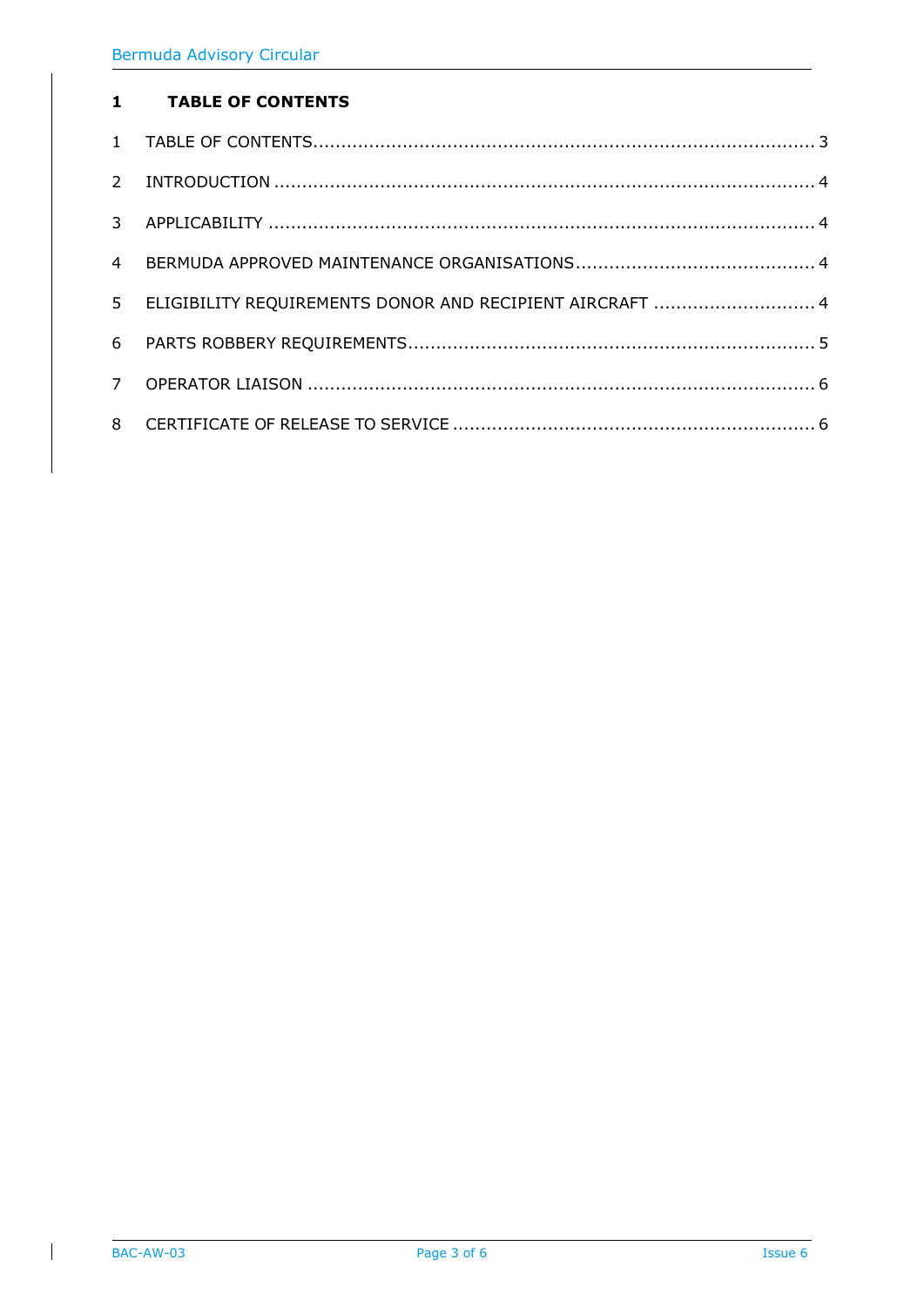### <span id="page-3-0"></span>**2 INTRODUCTION**

- 2.1 During the normal operation of a fleet of aircraft, lack of an available replacement component can occur requiring an operator to consider the removal of a required part from one aircraft to service another. This situation (robbery) is recognised by many regulatory authorities that have accordingly developed specific regulations.
- 2.2 Regulations concerning aircraft robbery are generally developed for nationalaviation industries and therefore are not intended for cross international boundaries.

### <span id="page-3-1"></span>**3 APPLICABILITY**

- 3.1 When an aircraft is grounded due to the non-availability of a part it is allowable to install a serviceable part removed from another Bermuda registered aircraft, subject to the 'donor' aircraft meeting the eligibility requirements in Section 4 of this Advisory Circular.
- 3.2 This Advisory Circular is not applicable if parts removed are issued with an acceptable serviceable release certificate in accordance OTAR 43.105(b) and 145.59. It is the responsibility of the aircraft maintenance organisation to determine if they may issue such a serviceable release certificate following an inspection of the removed part, under those requirements.
- 3.3 The guidance detailed in this Advisory Circular has been developed to assist operators during an AOG situation where there are no readily available spares.
- 3.4 Where organisations are removing serviceable parts for sale to third-party organisations or to hold in stock, refer to OTAC 145-12 Paragraphs 4.2 and 4.3.

### <span id="page-3-2"></span>**4 BERMUDA APPROVED MAINTENANCE ORGANISATIONS**

- 4.1 This Bermuda Advisory Circular sets out the minimum requirements to be met for parts robbery. Procedures for the removal and installation process should be described in the contracted BCAA approved maintenance organisation exposition (MOE) or Bermuda MOE Supplement, to be approved by the BCAA.
- 4.2 The BCAA approved MOE procedure will also describe the process and format ofthe component serviceable label.

Note: A serviceable label differs from a Release Certificate as the former does not contain a CRS statement.

### <span id="page-3-3"></span>**5 ELIGIBILITY REQUIREMENTS DONOR AND RECIPIENT AIRCRAFT**

- 5.1 The eligibility requirements for a part robbery (donor aircraft) are as follows:
	- (a) The aircraft must be on the Bermuda register; and
	- (b) The aircraft must be in an airworthy condition, or in a controlledmaintenance environment undergoing maintenance; and
- 5.2 The recipient aircraft of a parts robbery must be on the Bermuda register and operated by the same operator as the donor aircraft.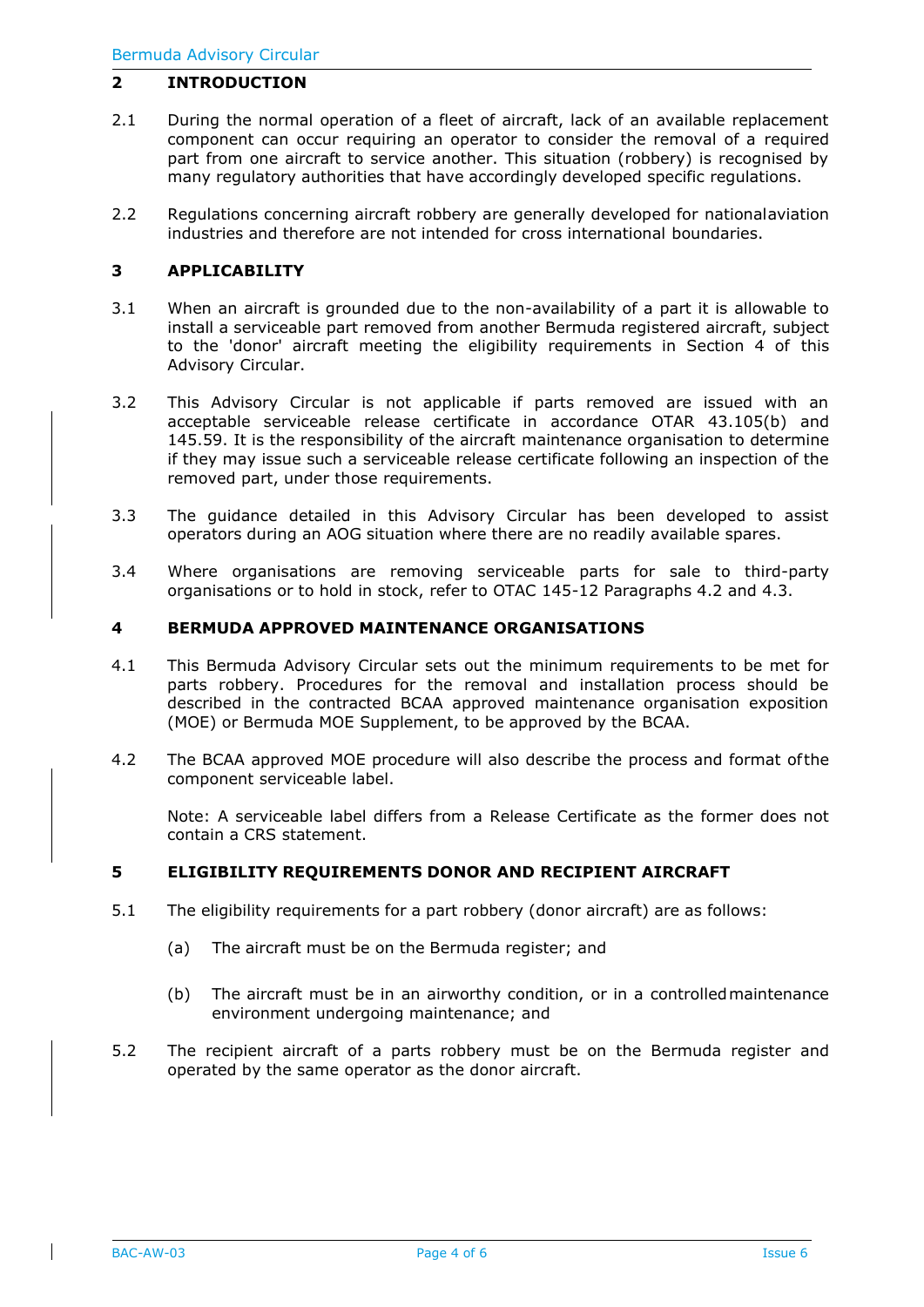### <span id="page-4-0"></span>**6 PARTS ROBBERY REQUIREMENTS**

- 6.1 The aircraft maintenance organisation should issue a Serviceable label to all serviceable aircraft parts removed from a Bermuda registered aircraft subject to compliance with the following:
	- a) The donor and recipient aircraft meet the eligibility requirements of thisdocument outlined in paragraph 4 above;
	- b) The maintenance organisation shall ensure that the part is removed from the donor aircraft, in accordance with approved maintenance data, by an appropriately qualified person, and using the tools and equipment specified;
	- c) The last flight operation with the part fitted revealed no faults on that partor the related aircraft system;
	- d) The aircraft part shall be inspected for, satisfactory condition including, damage, corrosion or leakage and compliance with any additional manufacturer's maintenance instructions and the requirements of the aircrafts maintenance programme;
	- e) The aircraft records shall be reviewed for any unusual events that could affect the serviceability of the part, such as involvement in accidents, incidents, heavy landings or lightning strikes. A serviceable label shall not be issued, if it is suspected that a part has beensubjected to extremes of stress, temperatures or immersion which could affect its operation;
	- f) A maintenance history record including flight hours/cycles/landings as applicable must be available for all used serialised aircraft parts including details of scheduled maintenance requirements derived from the donors aircraft maintenance programme and maintenance planning schedule;
	- g) Compliance shall be established with any continued airworthiness instructions (ICA) for applicable modifications and repairs for the robbedpart by incorporating the ICAs into the recipient's aircraft maintenance programme and maintenance planning schedule;
	- h) Any service life limited parts shall be determined and their service life remaining should be transferred to the recipient aircraft records; and
	- i) Compliance with applicable Airworthiness Directives shall be established and/or maintained particularly where non-terminating action had previously been taken;
	- j) Where applicable, mandatory reporting such as CPCP and SSID records shall be transferred including any pending actions associated with a modification or supplemental inspection regime; and
	- k) A modification status review shall be undertaken of the recipient aircraftand part to ensure eligibility for fitment;
	- l) The inspection and functional test section of the aircraft maintenance manual may not address sufficient verification that the used aircraft part and associated system is functioning correctly. Consideration shall be given to undertaking component/system functionality testing that ordinarily mitigated in the maintenance manual by simple high level part testing such as BITE in the case where a newly overhauled part is to be installed;